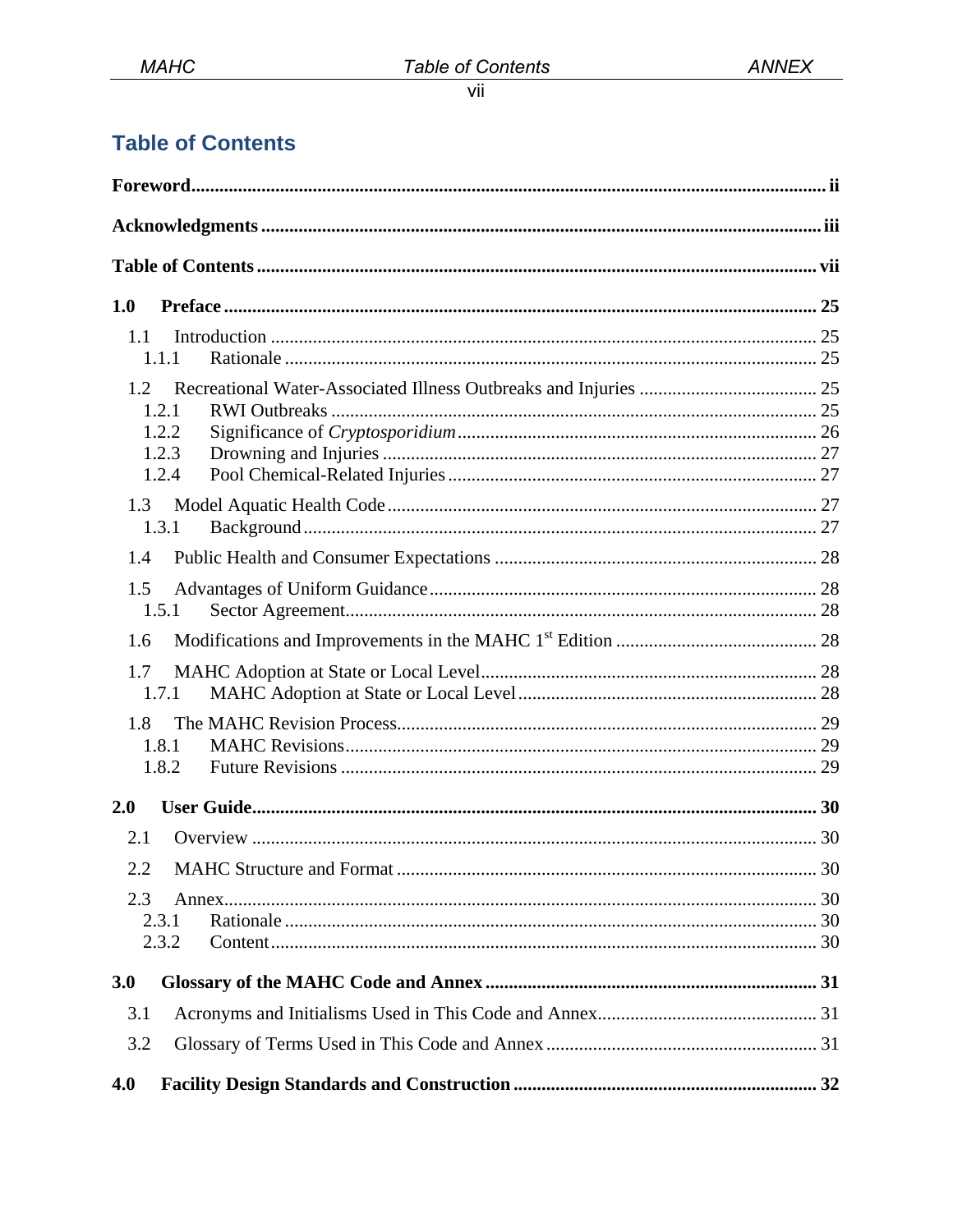# viii

| Basic Design Considerations for Handling Particle Contamination Burden, Chlorine<br>4.0.1 |  |
|-------------------------------------------------------------------------------------------|--|
| 4.0.1.1                                                                                   |  |
|                                                                                           |  |
|                                                                                           |  |
|                                                                                           |  |
|                                                                                           |  |
| 4.0.1.3                                                                                   |  |
|                                                                                           |  |
|                                                                                           |  |
|                                                                                           |  |
|                                                                                           |  |
|                                                                                           |  |
|                                                                                           |  |
|                                                                                           |  |
|                                                                                           |  |
|                                                                                           |  |
|                                                                                           |  |
|                                                                                           |  |
|                                                                                           |  |
|                                                                                           |  |
|                                                                                           |  |
|                                                                                           |  |
|                                                                                           |  |
| 4.1                                                                                       |  |
| 4.1.1                                                                                     |  |
|                                                                                           |  |
| 4.1.2.1                                                                                   |  |
|                                                                                           |  |
|                                                                                           |  |
|                                                                                           |  |
|                                                                                           |  |
|                                                                                           |  |
| 4.1.3<br>4.1.3.3                                                                          |  |
| 4.1.4                                                                                     |  |
| 4.1.4.4                                                                                   |  |
| 4.1.5                                                                                     |  |
|                                                                                           |  |
| 4.2                                                                                       |  |
| 4.2.1                                                                                     |  |
| 4.2.1.4                                                                                   |  |
| 4.2.1.6                                                                                   |  |
| 4.2.1.8                                                                                   |  |
| 4.2.1.9<br>4.2.2                                                                          |  |
| 4.2.2.2                                                                                   |  |
|                                                                                           |  |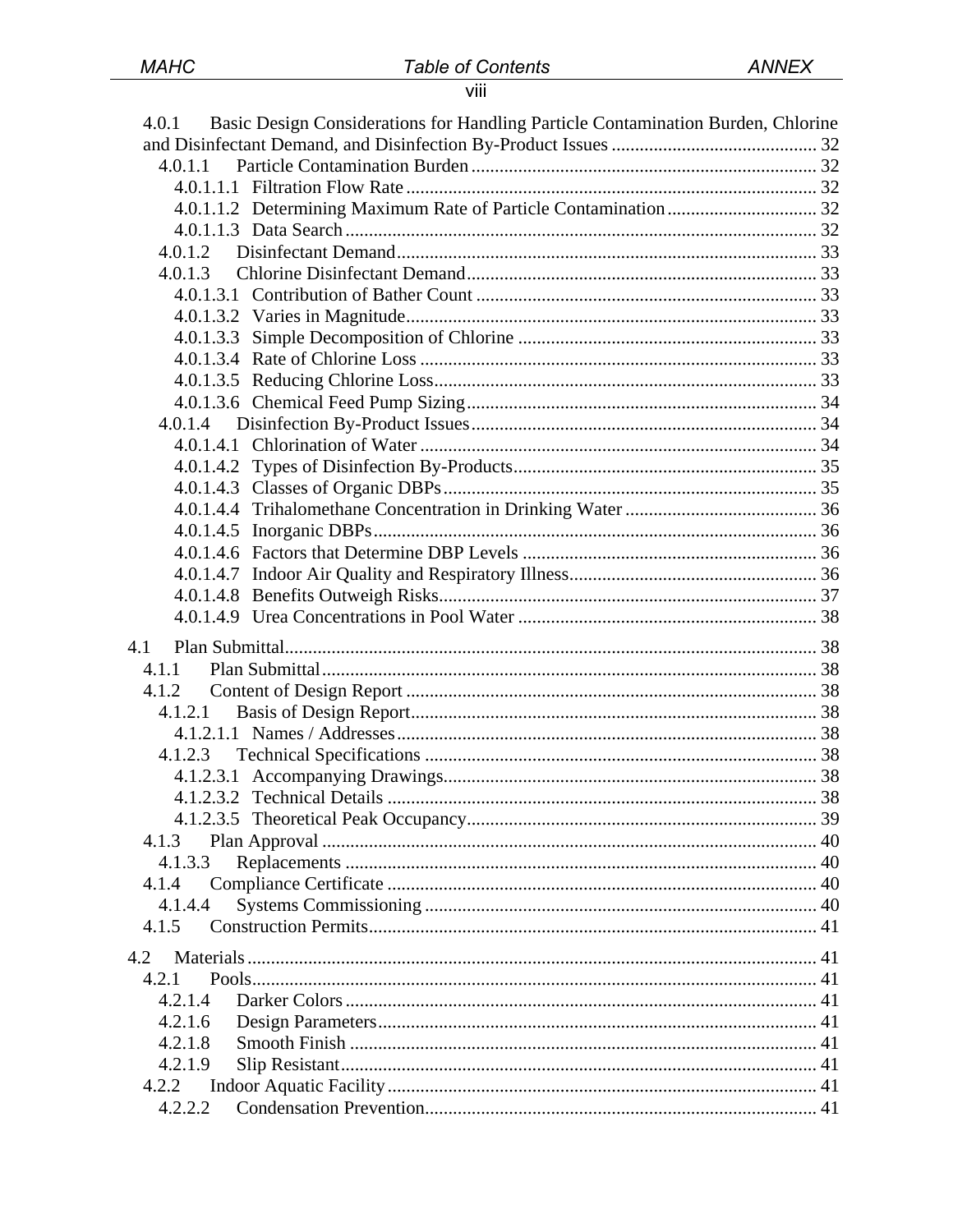| 4.2.2.4                                                                    |  |
|----------------------------------------------------------------------------|--|
| 4.2.2.5                                                                    |  |
|                                                                            |  |
| 4.3.1                                                                      |  |
| 4.3.1.1                                                                    |  |
| 4.3.2                                                                      |  |
| Notes about Component Requirements: Recirculation Systems and Equipment 44 |  |
|                                                                            |  |
|                                                                            |  |
| Notes About Component Requirements: Disinfection Equipment 47              |  |
|                                                                            |  |
|                                                                            |  |
|                                                                            |  |
| 4.4                                                                        |  |
| 4.5                                                                        |  |
| 4.5.1                                                                      |  |
| 4.5.2                                                                      |  |
| 4.5.2.1                                                                    |  |
| 4.5.2.2                                                                    |  |
| 4.5.2.4                                                                    |  |
|                                                                            |  |
| 4.5.3.1                                                                    |  |
|                                                                            |  |
| 4.5.4.3                                                                    |  |
| 4.5.4.5                                                                    |  |
| 4.5.4.8                                                                    |  |
|                                                                            |  |
| 4.5.5.3                                                                    |  |
| 4.5.5.5                                                                    |  |
| 4.5.5.7                                                                    |  |
| 4.5.6                                                                      |  |
| 4.5.7                                                                      |  |
| 4.5.7.4                                                                    |  |
| 4.5.8                                                                      |  |
| 4.5.8.1                                                                    |  |
| 4.5.8.2                                                                    |  |
|                                                                            |  |
|                                                                            |  |
| 4.5.9                                                                      |  |
| 4.5.10                                                                     |  |
|                                                                            |  |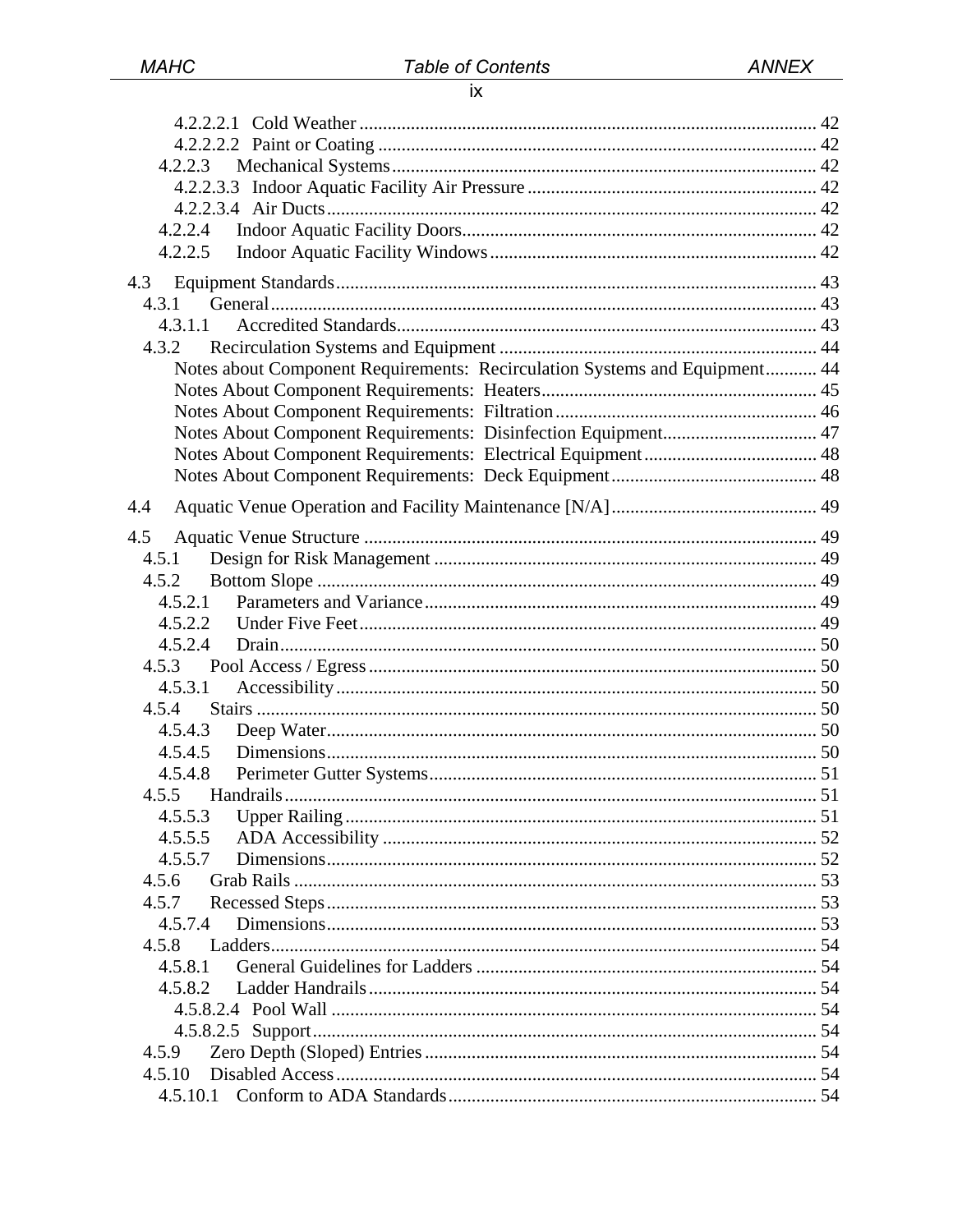| 4.5.13   |  |
|----------|--|
| 4.5.14   |  |
| 4.5.15   |  |
|          |  |
|          |  |
| 4.5.15.6 |  |
|          |  |
| 4.5.16.1 |  |
| 4.5.16.3 |  |
|          |  |
| 4.5.17.1 |  |
|          |  |
| 4.5.17.4 |  |
| 4.5.18   |  |
| 4.5.19   |  |
|          |  |
|          |  |
|          |  |
|          |  |
|          |  |
|          |  |
|          |  |
|          |  |
|          |  |
|          |  |
|          |  |
| 4.5.20   |  |
|          |  |
| 4.6      |  |
| 4.6.1    |  |
| 4.6.1.2  |  |
|          |  |
| 4.6.1.3  |  |
|          |  |
| 4.6.1.4  |  |
|          |  |
| 4.6.1.5  |  |
|          |  |
| 4.6.1.6  |  |
| 4.6.1.7  |  |
| 4.6.1.8  |  |
|          |  |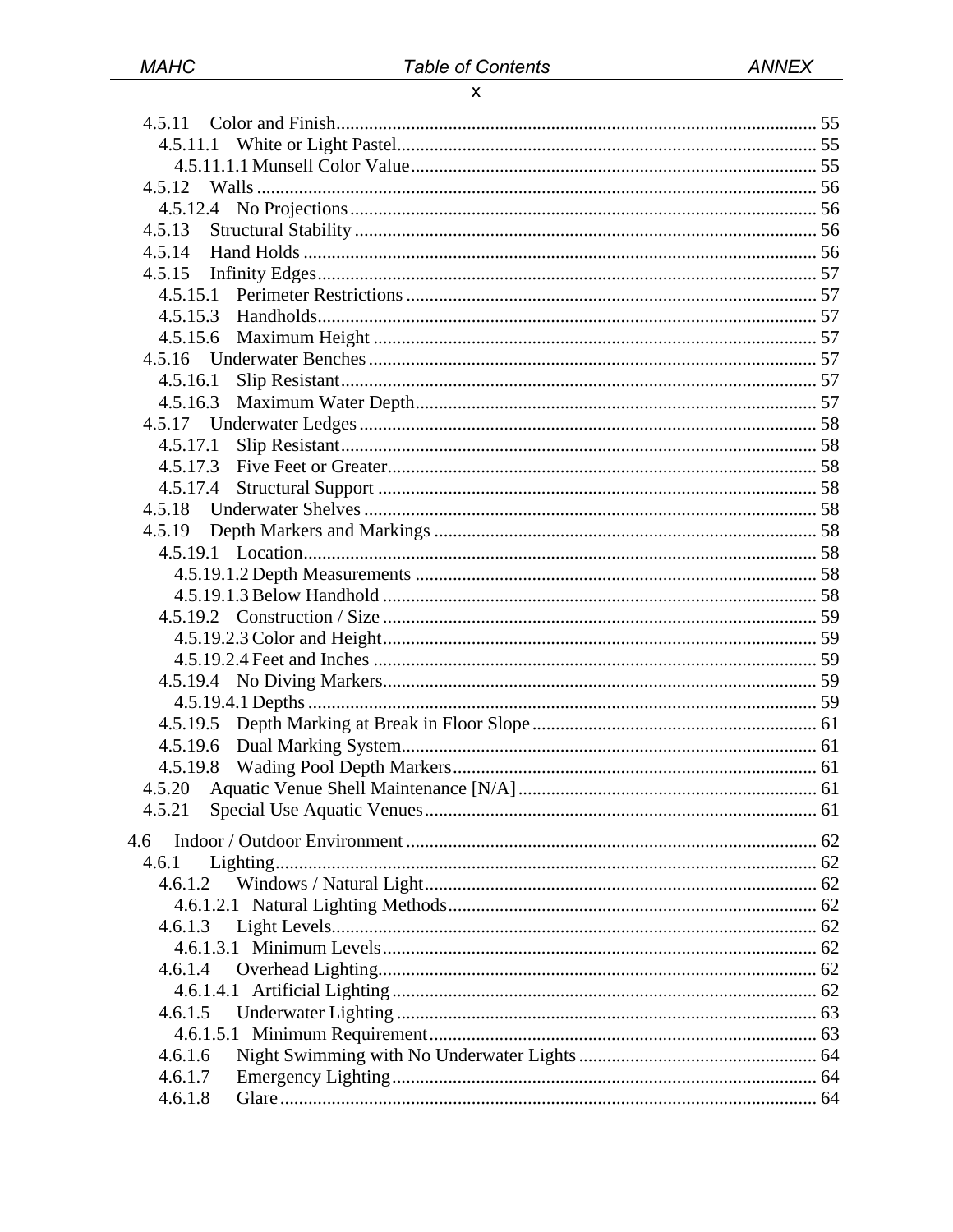| 4.6.2                                                                |  |
|----------------------------------------------------------------------|--|
| 4.6.2.1                                                              |  |
|                                                                      |  |
|                                                                      |  |
|                                                                      |  |
|                                                                      |  |
|                                                                      |  |
|                                                                      |  |
|                                                                      |  |
|                                                                      |  |
|                                                                      |  |
|                                                                      |  |
|                                                                      |  |
|                                                                      |  |
| 4.6.3                                                                |  |
| 4.6.3.1                                                              |  |
|                                                                      |  |
|                                                                      |  |
| 4.6.3.2 Electrical Equipment in Interior Chemical Storage Spaces  77 |  |
|                                                                      |  |
|                                                                      |  |
|                                                                      |  |
|                                                                      |  |
| 4.6.4                                                                |  |
| 4.6.4.1                                                              |  |
| 4.6.4.4                                                              |  |
| 4.6.5                                                                |  |
| 4.6.5.1                                                              |  |
| 4.6.6                                                                |  |
| 4.6.7                                                                |  |
| 4.6.7.1                                                              |  |
| 4.6.8                                                                |  |
| 4.6.9                                                                |  |
| 4.6.10                                                               |  |
|                                                                      |  |
|                                                                      |  |
| 4.6.10.3                                                             |  |
|                                                                      |  |
| 4.7                                                                  |  |
| 4.7.1                                                                |  |
| 4.7.1.1                                                              |  |
| 4.7.1.2                                                              |  |
| 4.7.1.3                                                              |  |
|                                                                      |  |
|                                                                      |  |
|                                                                      |  |
| 4.7.1.4                                                              |  |
|                                                                      |  |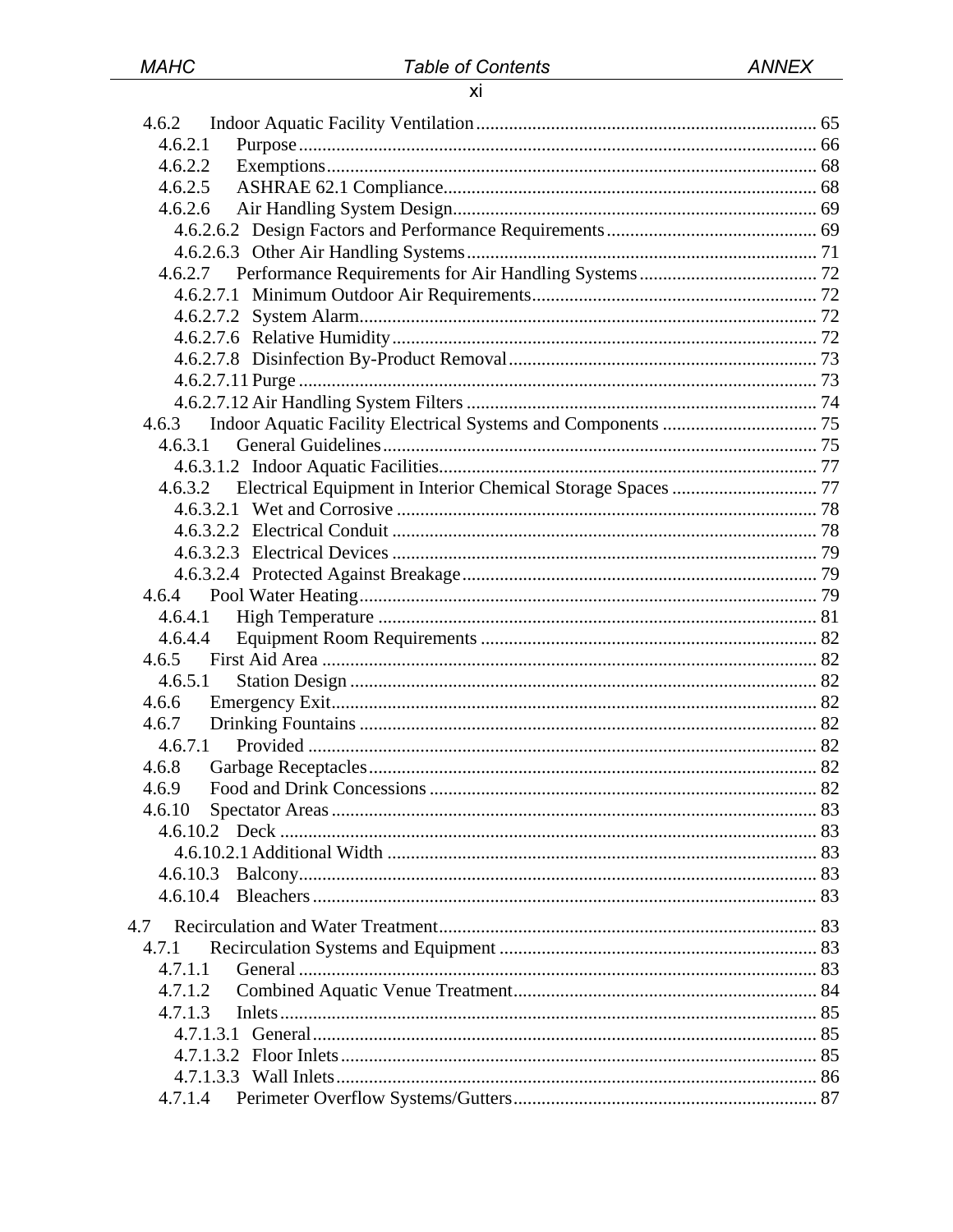# xii

| Skimmers and Alternative Gutter Technologies Using In-Pool Surge Capacity 89<br>4.7.1.5 |  |
|-----------------------------------------------------------------------------------------|--|
|                                                                                         |  |
|                                                                                         |  |
| 4.7.1.6                                                                                 |  |
|                                                                                         |  |
|                                                                                         |  |
|                                                                                         |  |
|                                                                                         |  |
|                                                                                         |  |
| 4.7.1.8                                                                                 |  |
|                                                                                         |  |
|                                                                                         |  |
|                                                                                         |  |
|                                                                                         |  |
|                                                                                         |  |
|                                                                                         |  |
|                                                                                         |  |
|                                                                                         |  |
|                                                                                         |  |
|                                                                                         |  |
| 4.7.2.2                                                                                 |  |
|                                                                                         |  |
|                                                                                         |  |
|                                                                                         |  |
|                                                                                         |  |
|                                                                                         |  |
| 4.7.2.3                                                                                 |  |
|                                                                                         |  |
|                                                                                         |  |
|                                                                                         |  |
| 4.7.2.4                                                                                 |  |
|                                                                                         |  |
|                                                                                         |  |
|                                                                                         |  |
|                                                                                         |  |
| 4.7.3                                                                                   |  |
| 4.7.3.2                                                                                 |  |
|                                                                                         |  |
|                                                                                         |  |
|                                                                                         |  |
|                                                                                         |  |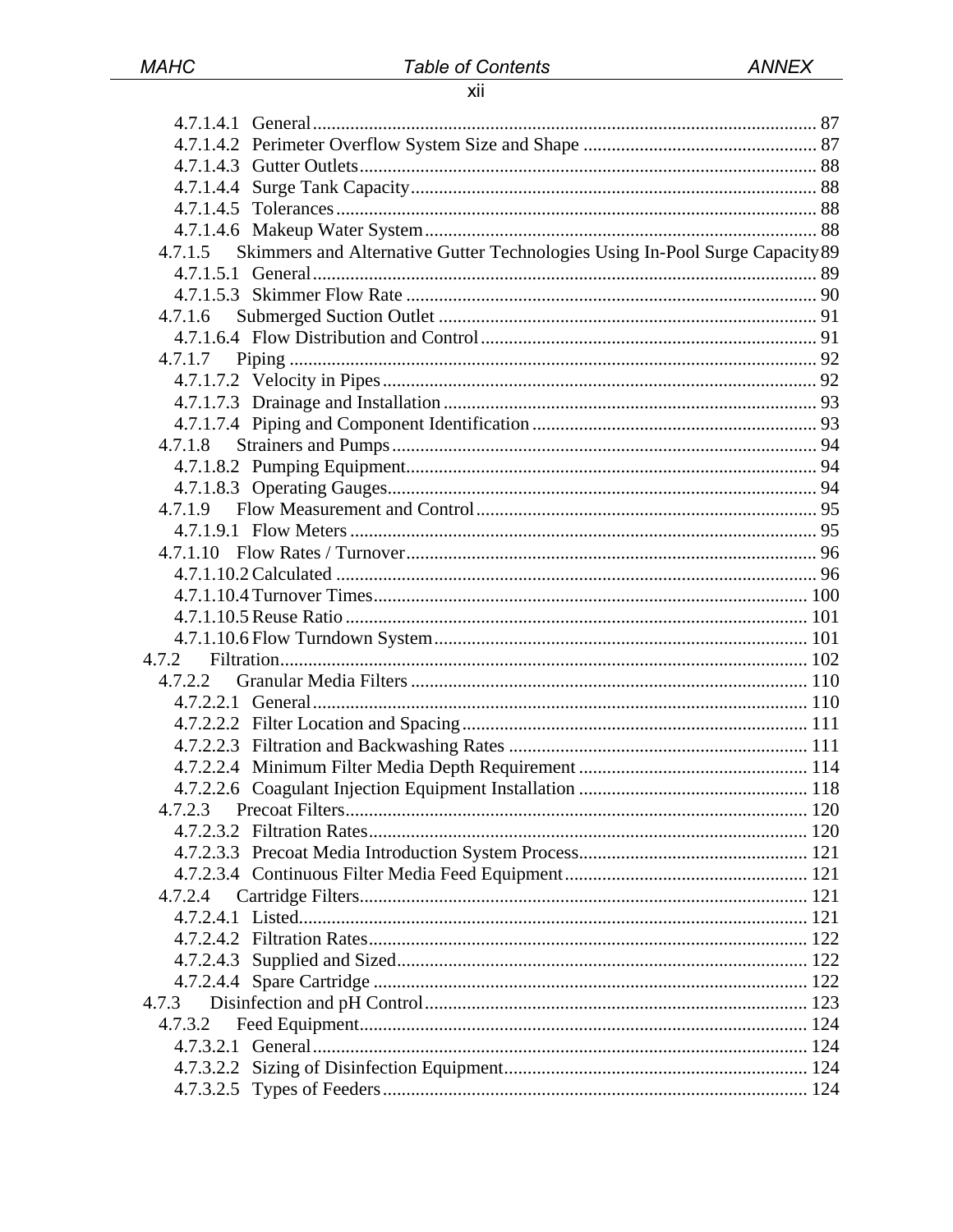### xiii

| 4.7.3.3 |  |
|---------|--|
|         |  |
|         |  |
|         |  |
|         |  |
| 4.7.3.4 |  |
|         |  |
|         |  |
|         |  |
|         |  |
|         |  |
|         |  |
| 4.7.3.6 |  |
|         |  |
| 4.7.4.1 |  |
|         |  |
| 4.7.5   |  |
|         |  |
| 4.8     |  |
| 4.8.1   |  |
| 4.8.1.1 |  |
|         |  |
|         |  |
| 4.8.1.2 |  |
| 4.8.1.3 |  |
|         |  |
|         |  |
|         |  |
|         |  |
|         |  |
|         |  |
|         |  |
|         |  |
|         |  |
| 4.8.1.6 |  |
|         |  |
|         |  |
|         |  |
|         |  |
| 4.8.1.7 |  |
| 4.8.1.8 |  |
| 4.8.2   |  |
| 4.8.2.1 |  |
| 4.8.2.2 |  |
|         |  |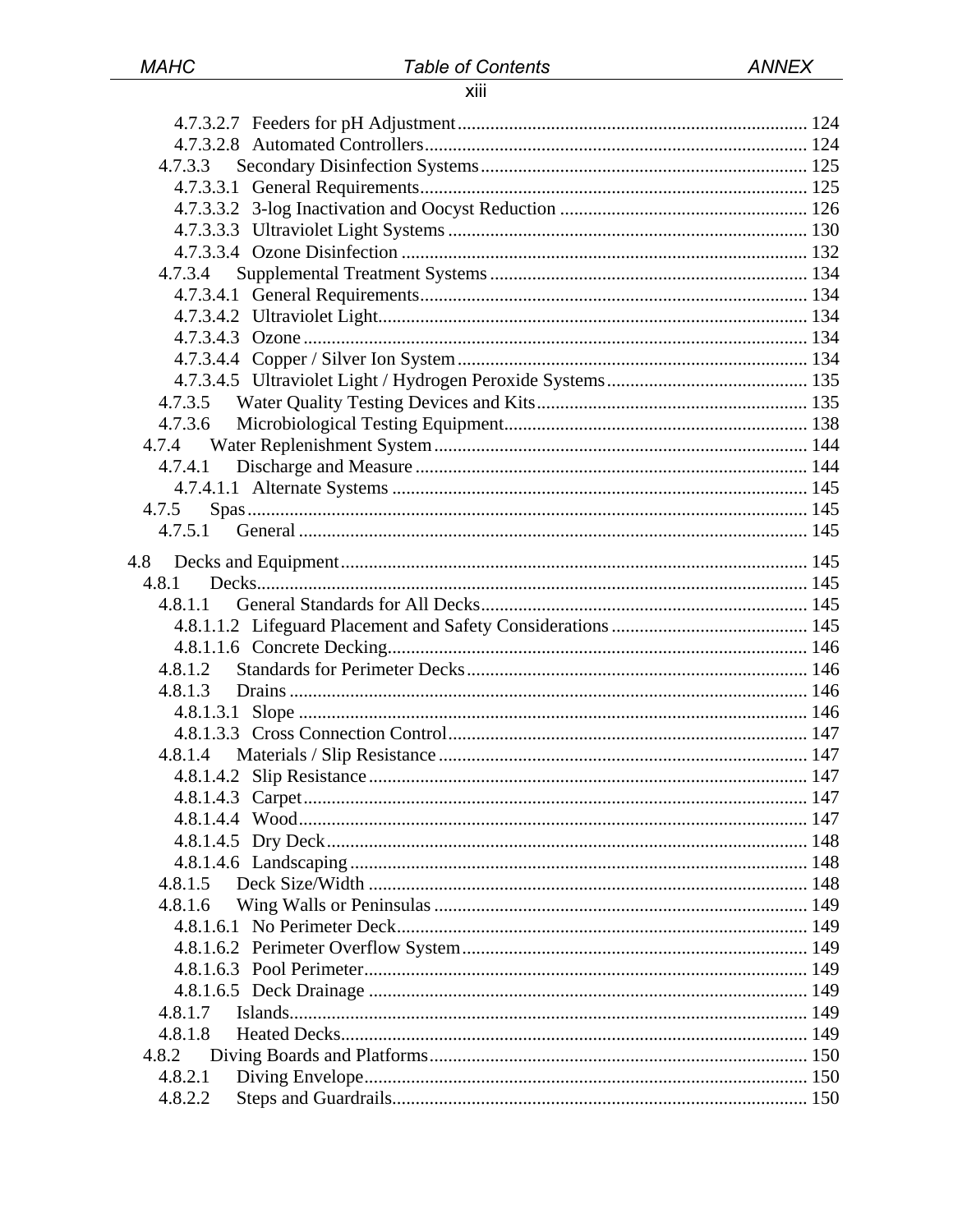#### xiv

| 4.8.3                                                                |  |
|----------------------------------------------------------------------|--|
| 4.8.3.1                                                              |  |
| 4.8.4                                                                |  |
| 4.8.5                                                                |  |
| 4.8.5.2                                                              |  |
|                                                                      |  |
| 4.8.5.3 Safety Equipment Required at Facilities with Lifeguards  154 |  |
|                                                                      |  |
|                                                                      |  |
|                                                                      |  |
| 4.8.6                                                                |  |
| 4.8.6.2                                                              |  |
|                                                                      |  |
|                                                                      |  |
|                                                                      |  |
|                                                                      |  |
|                                                                      |  |
|                                                                      |  |
|                                                                      |  |
|                                                                      |  |
| 4.8.7                                                                |  |
| 4.8.7.1                                                              |  |
| 4.8.7.6                                                              |  |
|                                                                      |  |
|                                                                      |  |
|                                                                      |  |
| 4.9.1                                                                |  |
| 4.9.1.1                                                              |  |
| 4.9.1.2                                                              |  |
| 4.9.1.4                                                              |  |
| 4.9.1.5                                                              |  |
| Equipment Rooms Containing Combustion Equipment  157<br>4.9.1.6      |  |
| 4.9.1.7                                                              |  |
| 4.9.1.7.1 Equipment                                                  |  |
|                                                                      |  |
|                                                                      |  |
| 4.9.1.8                                                              |  |
|                                                                      |  |
|                                                                      |  |
|                                                                      |  |
|                                                                      |  |
| 4.9.2                                                                |  |
| 4.9.2.1                                                              |  |
|                                                                      |  |
|                                                                      |  |
| 4.9.2.2                                                              |  |
|                                                                      |  |
|                                                                      |  |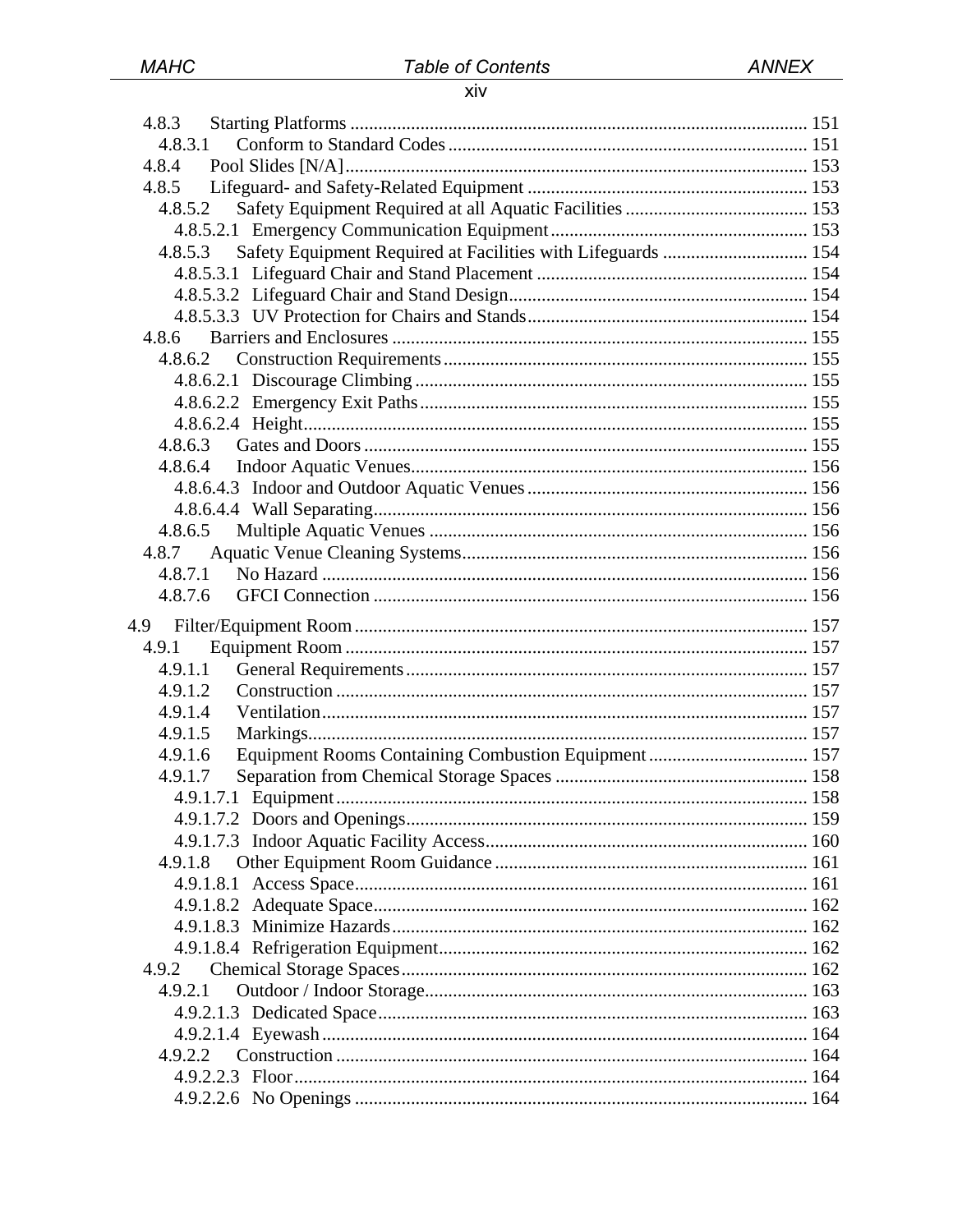| 4.9.2.4                                                                 |  |
|-------------------------------------------------------------------------|--|
|                                                                         |  |
|                                                                         |  |
|                                                                         |  |
|                                                                         |  |
|                                                                         |  |
| 4.9.2.5                                                                 |  |
|                                                                         |  |
|                                                                         |  |
| 4.9.2.6                                                                 |  |
|                                                                         |  |
| Combustion Equipment in Interior Chemical Storage Spaces 168<br>4.9.2.8 |  |
| 4.9.2.11                                                                |  |
|                                                                         |  |
|                                                                         |  |
|                                                                         |  |
| 4.10                                                                    |  |
| 4.10.1                                                                  |  |
| 4.10.1.2                                                                |  |
|                                                                         |  |
| 4.10.1.5                                                                |  |
|                                                                         |  |
| 4.10.2.1                                                                |  |
| 4.10.2.2                                                                |  |
|                                                                         |  |
| 4.10.3.1                                                                |  |
| 4.10.3.2                                                                |  |
| 4.10.3.3                                                                |  |
|                                                                         |  |
|                                                                         |  |
|                                                                         |  |
| 4.10.4                                                                  |  |
| 4.10.4.1                                                                |  |
|                                                                         |  |
|                                                                         |  |
|                                                                         |  |
|                                                                         |  |
|                                                                         |  |
|                                                                         |  |
|                                                                         |  |
|                                                                         |  |
|                                                                         |  |
|                                                                         |  |
|                                                                         |  |
|                                                                         |  |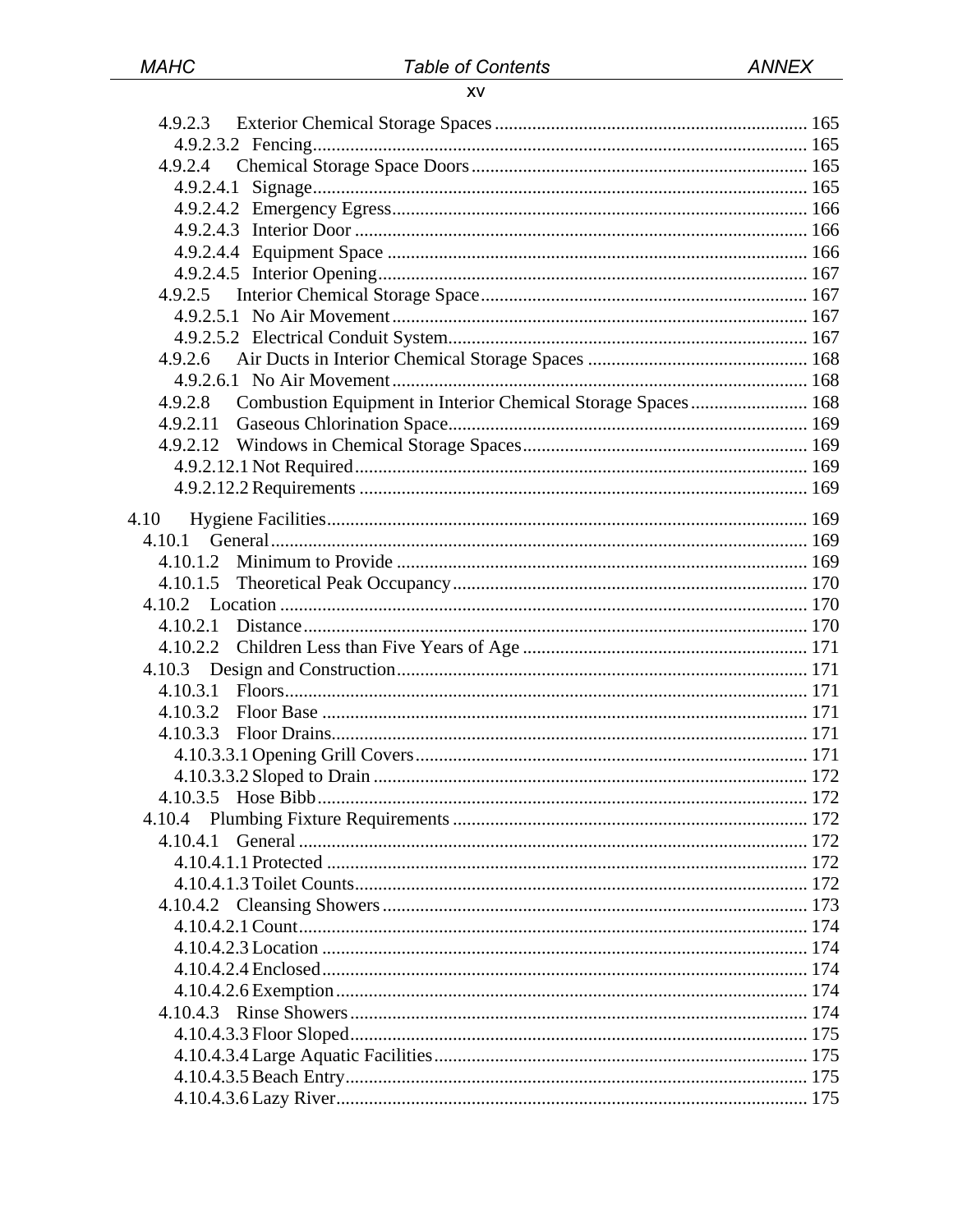#### xvi

| 4.10.4.4  |  |
|-----------|--|
|           |  |
|           |  |
|           |  |
|           |  |
|           |  |
|           |  |
|           |  |
|           |  |
| 4.10.5    |  |
| 4.10.6    |  |
| 4.10.7    |  |
|           |  |
| 4.11      |  |
| 4.11.1    |  |
|           |  |
|           |  |
|           |  |
|           |  |
| 4.11.2    |  |
| 4.11.3    |  |
| 4.11.4    |  |
| 4.11.5    |  |
| 4.11.6    |  |
| 4.11.6.2  |  |
| 4.11.6.4  |  |
|           |  |
| 4.12      |  |
| 4.12.1    |  |
|           |  |
|           |  |
| 4.12.1.5  |  |
|           |  |
| 4.12.1.7  |  |
| 4.12.1.10 |  |
| 4.12.1.11 |  |
|           |  |
| 4.12.2.1  |  |
| 4.12.2.4  |  |
| 4.12.2.9  |  |
| 4.12.3    |  |
| 4.12.4    |  |
|           |  |
| 4.12.5    |  |
|           |  |
|           |  |
|           |  |
|           |  |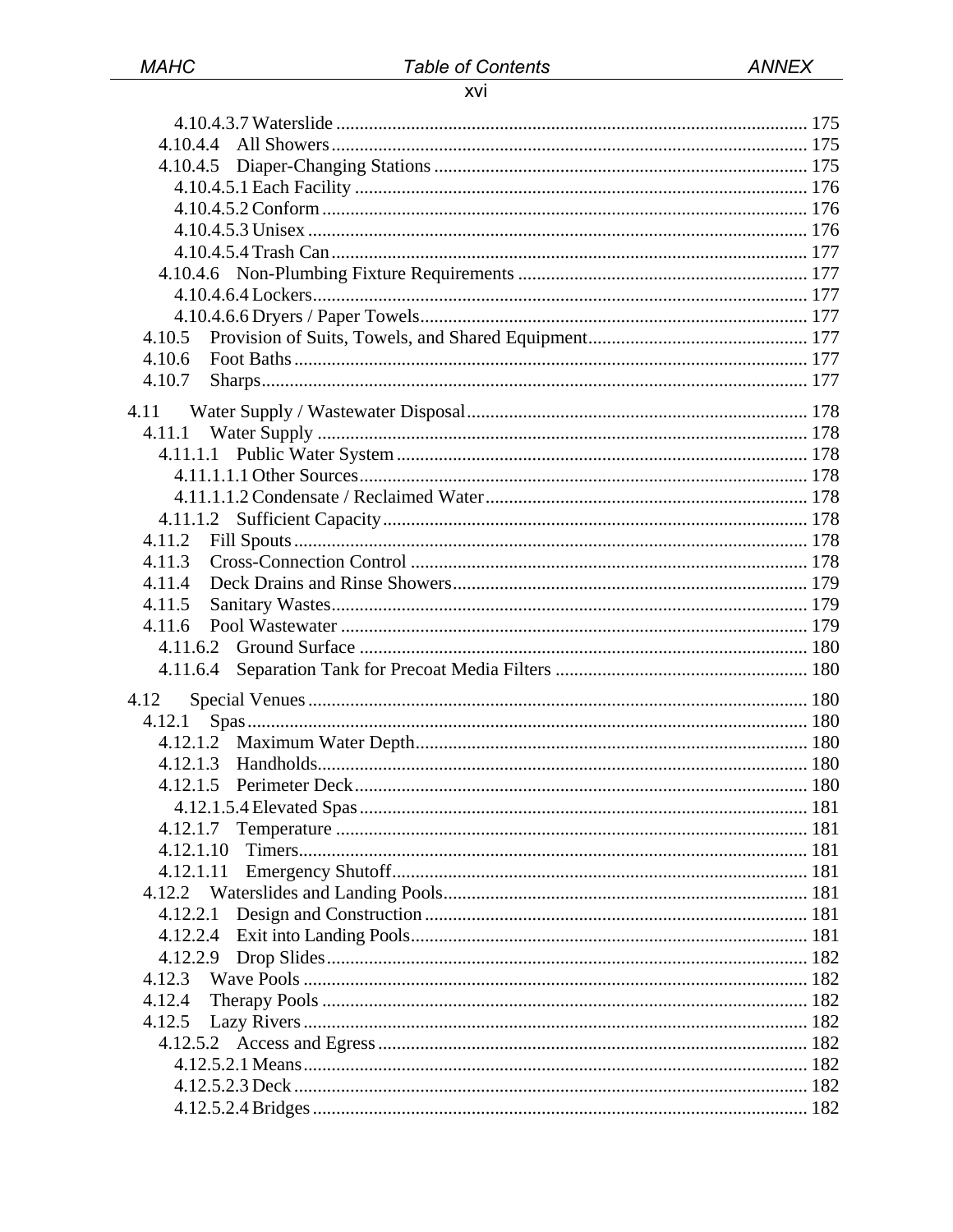# xvii

| 4.12.6       |  |
|--------------|--|
| 4.12.6.3     |  |
|              |  |
|              |  |
|              |  |
| 4.12.7       |  |
|              |  |
|              |  |
| 4.12.7.6     |  |
|              |  |
|              |  |
| 4.12.8       |  |
| 4.12.8.3     |  |
|              |  |
| 4.12.8.12    |  |
|              |  |
|              |  |
|              |  |
|              |  |
|              |  |
| 5.1<br>5.1.1 |  |
| 5.1.2        |  |
|              |  |
| 5.2          |  |
| 5.2.1        |  |
| 5.2.2        |  |
| 5.2.3        |  |
| 5.3          |  |
| 5.4          |  |
| 5.4.1        |  |
|              |  |
| 5.4.1.2      |  |
| 5.4.2        |  |
| 5.4.2.2      |  |
| 5.4.3        |  |
| 5.5          |  |
| 5.5.1        |  |
| 5.5.2        |  |
| 5.5.3        |  |
| 5.5.4        |  |
| 5.5.5        |  |
| 5.5.6        |  |
| 5.6          |  |
| 5.6.1        |  |
|              |  |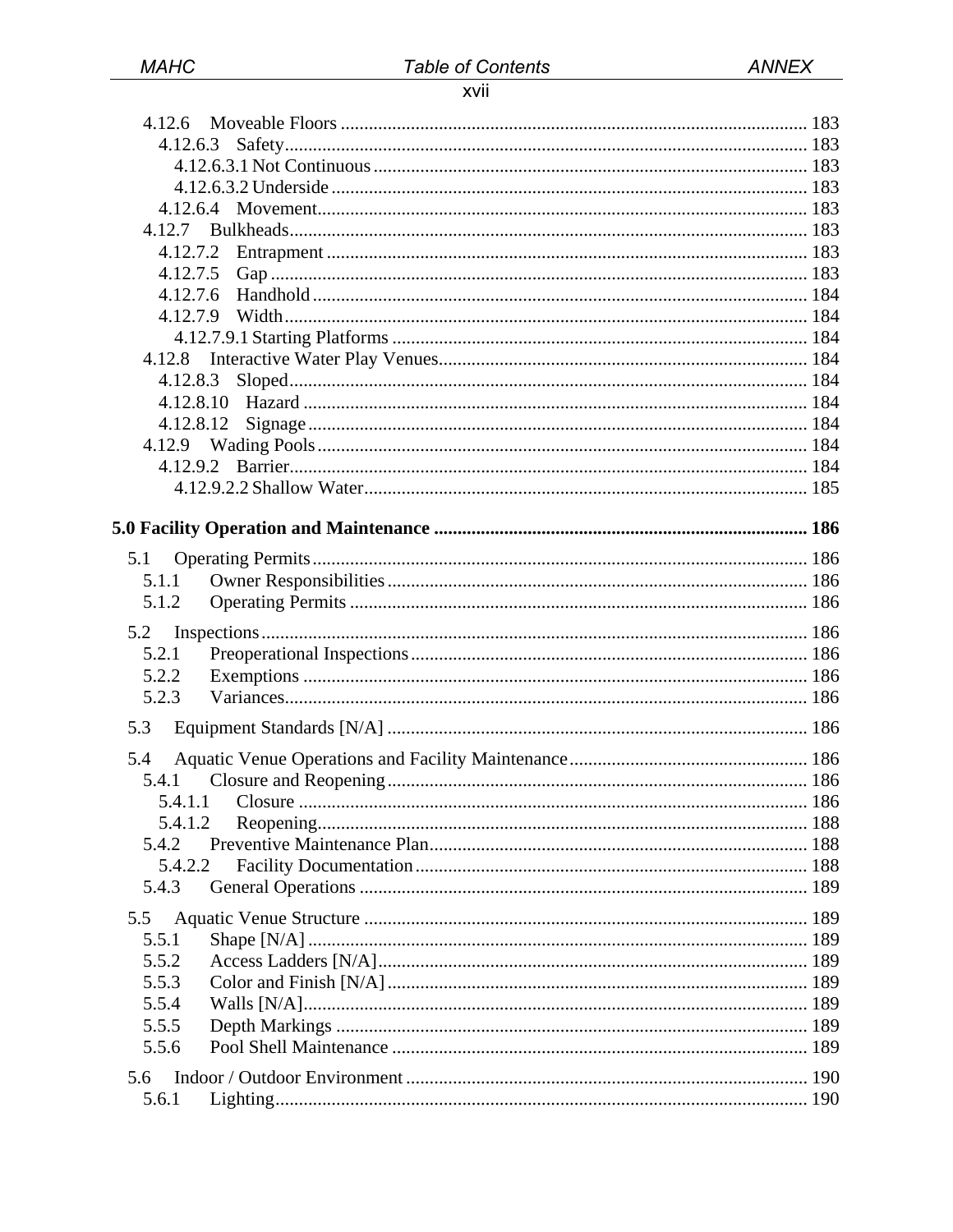# xviii

| 5.6.1.1   |  |
|-----------|--|
|           |  |
|           |  |
| 5.6.1.2   |  |
|           |  |
| 5.6.2     |  |
| 5.6.2.8   |  |
| 5.6.3     |  |
| 5.6.3.1   |  |
| 5.6.3.2   |  |
| 5.6.3.3   |  |
| 5.6.3.4   |  |
| 5.6.3.6   |  |
|           |  |
|           |  |
| 5.6.3.8   |  |
| 5.6.4     |  |
| 5.6.4.1   |  |
|           |  |
|           |  |
|           |  |
| 5.6.5     |  |
| 5.6.6     |  |
| 5.6.7     |  |
| 5.6.7.1   |  |
| 5.6.7.3   |  |
| 5.6.7.4   |  |
| 5.6.8     |  |
| 5.6.9     |  |
| 5.6.9.1   |  |
|           |  |
|           |  |
| 5.6.9.3   |  |
| 5.6.9.3.1 |  |
|           |  |
|           |  |
| 5.6.10    |  |
| 5.6.10.1  |  |
| 5.6.10.3  |  |
| 5.6.10.5  |  |
| 5.6.10.6  |  |
| 5.7       |  |
| 5.7.1     |  |
| 5.7.1.1   |  |
|           |  |
| 5.7.1.3   |  |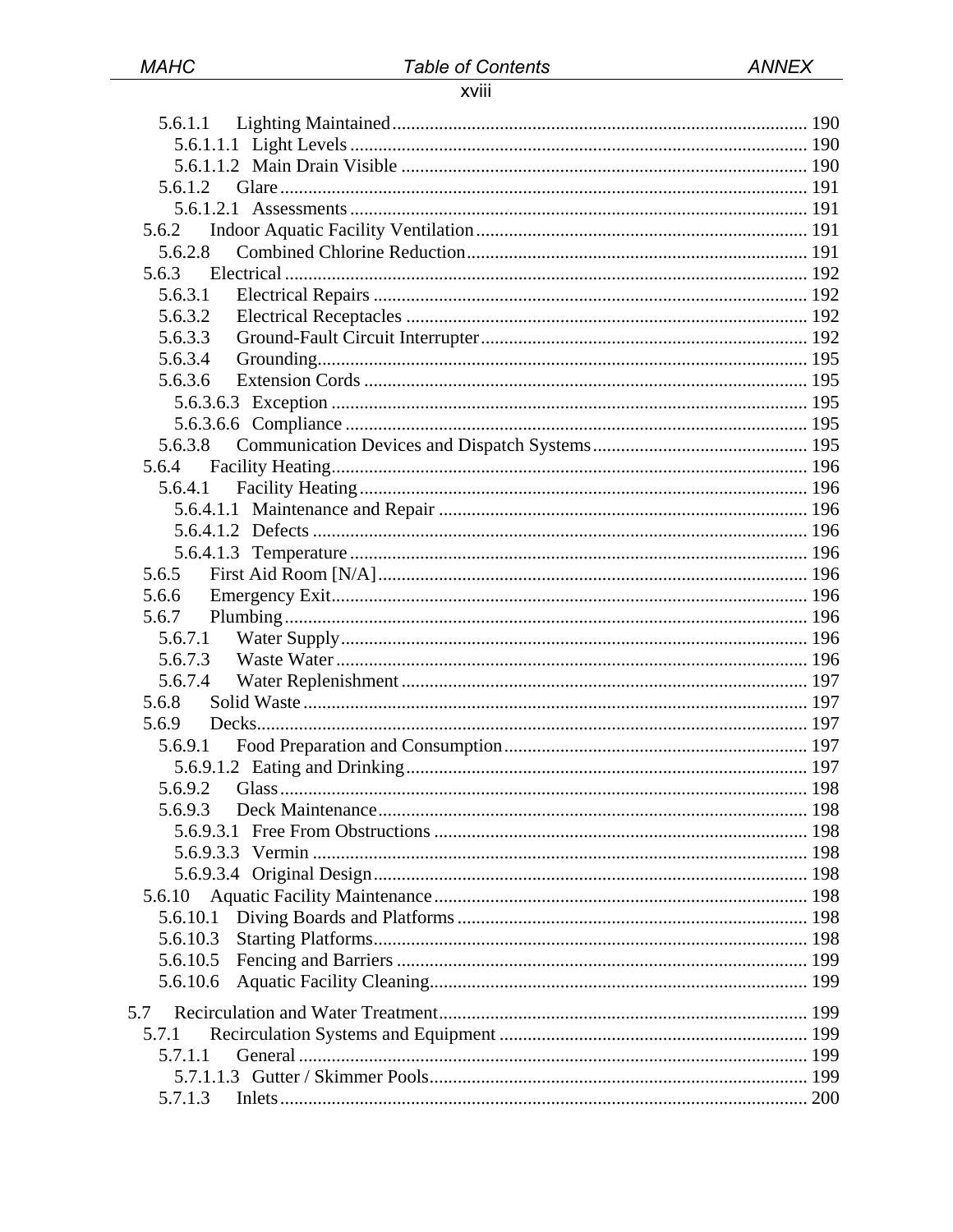#### $\overline{X}$

| 5.7.1.6                                                                                 |  |
|-----------------------------------------------------------------------------------------|--|
| 5.7.1.8                                                                                 |  |
| 5.7.2                                                                                   |  |
| 5.7.2.1                                                                                 |  |
|                                                                                         |  |
|                                                                                         |  |
|                                                                                         |  |
|                                                                                         |  |
|                                                                                         |  |
|                                                                                         |  |
| 5.7.2.2.6                                                                               |  |
|                                                                                         |  |
|                                                                                         |  |
|                                                                                         |  |
|                                                                                         |  |
|                                                                                         |  |
|                                                                                         |  |
| 5.7.3                                                                                   |  |
| 5.7.3.1                                                                                 |  |
|                                                                                         |  |
|                                                                                         |  |
|                                                                                         |  |
|                                                                                         |  |
| 5.7.3.1.5 Salt Electrolytic Chlorine Generators, Brine Electrolytic Chlorine or Bromine |  |
|                                                                                         |  |
| 5.7.3.2                                                                                 |  |
|                                                                                         |  |
|                                                                                         |  |
| 5.7.3.3                                                                                 |  |
|                                                                                         |  |
|                                                                                         |  |
| 5.7.3.4                                                                                 |  |
| 5.7.3.5                                                                                 |  |
| 5.7.3.7                                                                                 |  |
|                                                                                         |  |
|                                                                                         |  |
| 5.7.4                                                                                   |  |
| 5.7.4.3                                                                                 |  |
| 5.7.4.4                                                                                 |  |
|                                                                                         |  |
|                                                                                         |  |
|                                                                                         |  |
|                                                                                         |  |
| 5.7.4.5                                                                                 |  |
| 5.7.4.6                                                                                 |  |
| 5.7.4.7                                                                                 |  |
|                                                                                         |  |
|                                                                                         |  |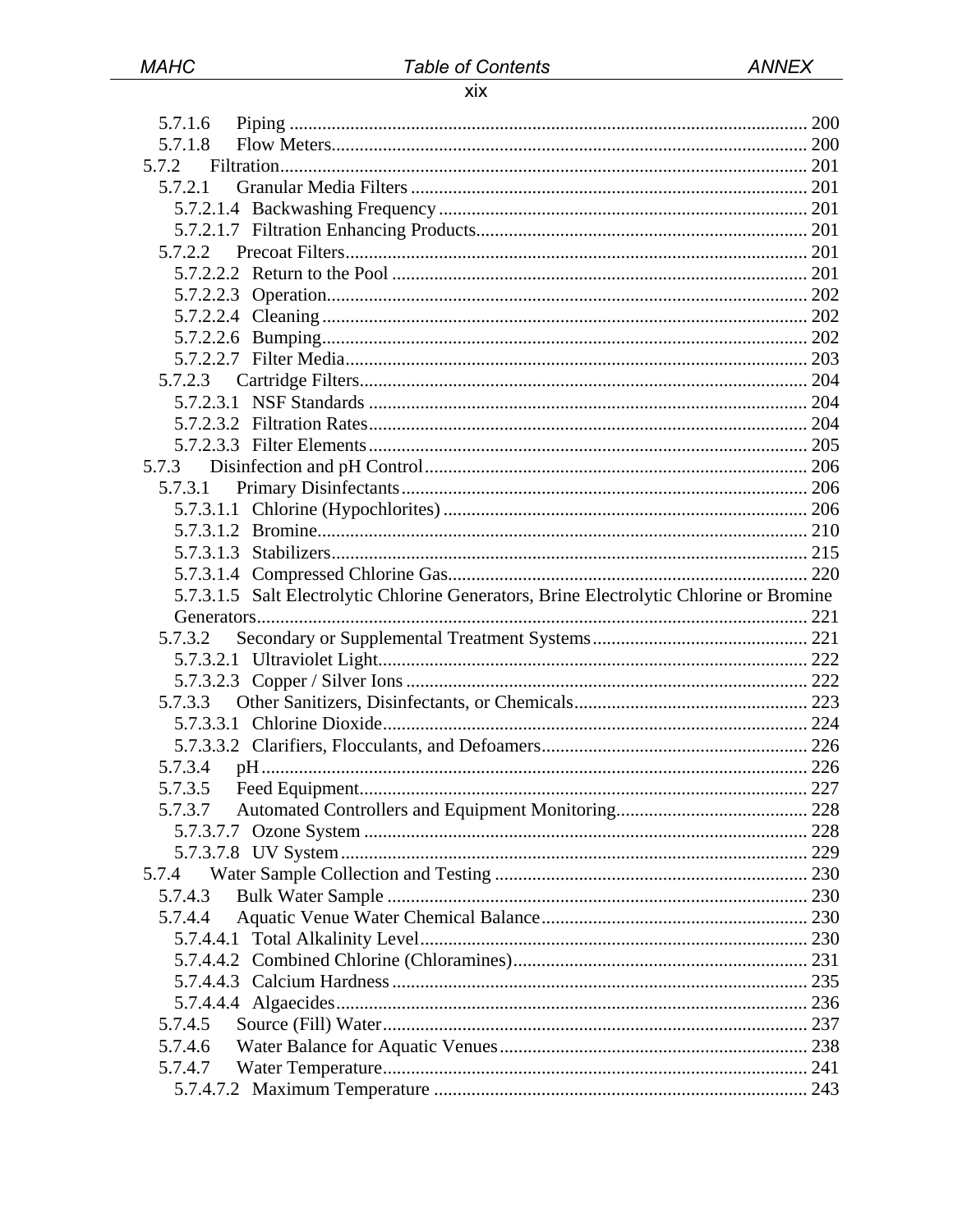| 5.7.5.1                                                                               |  |
|---------------------------------------------------------------------------------------|--|
| 5.7.6                                                                                 |  |
| 5.8                                                                                   |  |
| 5.8.1                                                                                 |  |
| 5.8.2                                                                                 |  |
| 5.8.3                                                                                 |  |
| 5.8.4                                                                                 |  |
| 5.8.5                                                                                 |  |
| 5.8.5.1                                                                               |  |
|                                                                                       |  |
|                                                                                       |  |
|                                                                                       |  |
|                                                                                       |  |
| Safety Equipment Required at Facilities with Lifeguards  250<br>5.8.5.3               |  |
|                                                                                       |  |
|                                                                                       |  |
|                                                                                       |  |
|                                                                                       |  |
|                                                                                       |  |
|                                                                                       |  |
|                                                                                       |  |
|                                                                                       |  |
|                                                                                       |  |
|                                                                                       |  |
|                                                                                       |  |
| Safety Equipment and Signage Required at Facilities without Lifeguards 253<br>5.8.5.4 |  |
|                                                                                       |  |
|                                                                                       |  |
|                                                                                       |  |
|                                                                                       |  |
|                                                                                       |  |
| 5.9                                                                                   |  |
| 5.9.1                                                                                 |  |
| 5.9.1.1                                                                               |  |
| 5.9.1.2                                                                               |  |
| 5.9.1.3                                                                               |  |
| 5.9.1.5                                                                               |  |
| 5.9.1.6                                                                               |  |
| 5.9.1.7                                                                               |  |
| 5.9.1.9                                                                               |  |
| 5.9.1.10                                                                              |  |
| 5.9.2                                                                                 |  |
| 5.10                                                                                  |  |
| 5.10.1                                                                                |  |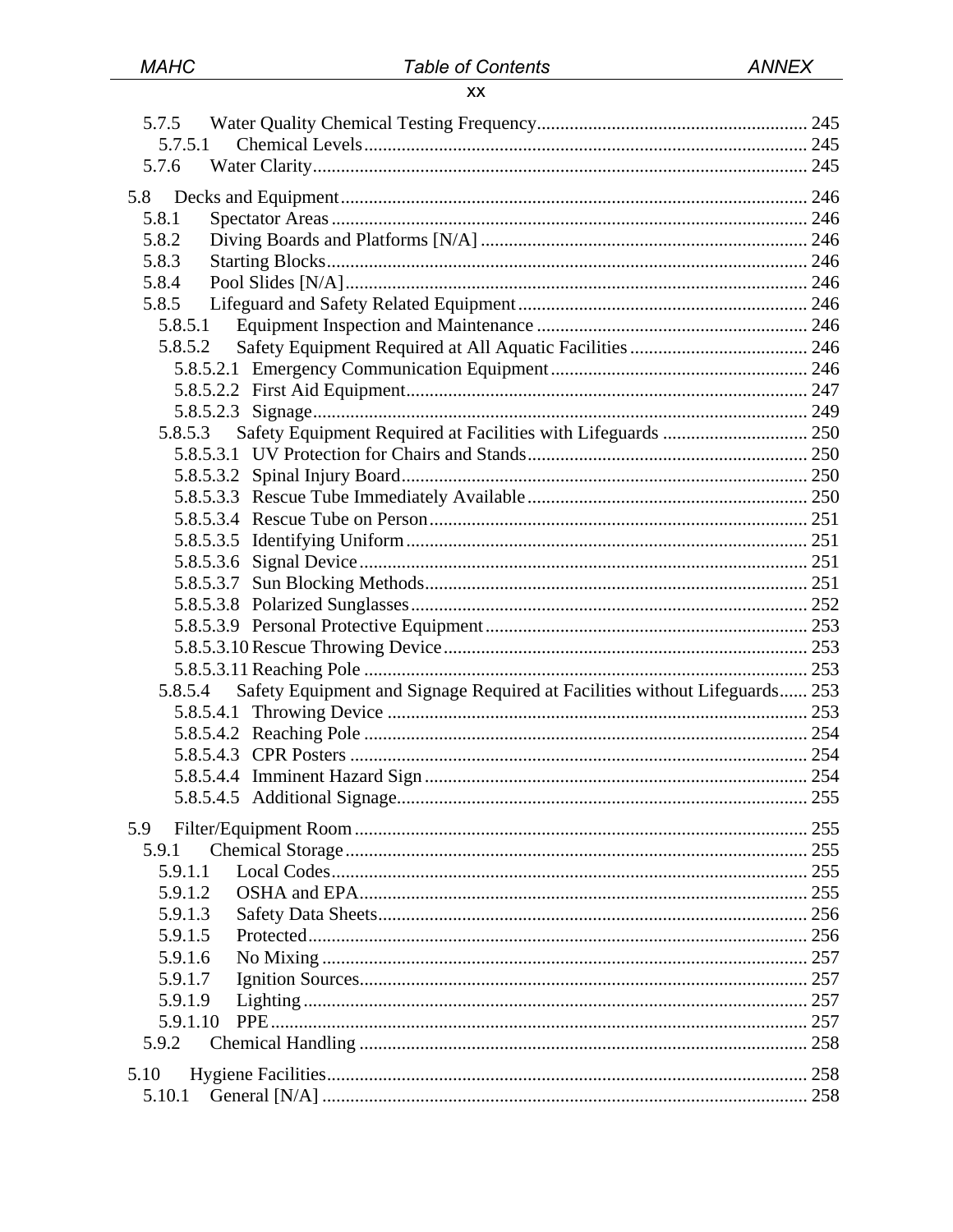# xxi

| 5.10.2               |  |
|----------------------|--|
|                      |  |
| 5.10.3               |  |
| 5.10.4               |  |
| 5.10.4.1             |  |
| 5.10.4.3             |  |
| 5.10.4.5             |  |
| 5.10.4.6             |  |
|                      |  |
| 5.10.5.1             |  |
| 5.10.5.3<br>5.10.5.4 |  |
|                      |  |
| 5.11                 |  |
| 5.12                 |  |
| 5.12.1               |  |
| 5.12.2               |  |
| 5.12.3               |  |
| 5.12.4               |  |
| 5.12.5               |  |
| 5.12.6               |  |
| 5.12.7               |  |
|                      |  |
| 6.0                  |  |
| 6.0.1                |  |
| 6.0.1.8              |  |
|                      |  |
| 6.1                  |  |
|                      |  |
| 6.1.1                |  |
| 6.1.2                |  |
| 6.1.2.1              |  |
|                      |  |
|                      |  |
|                      |  |
| 6.1.3                |  |
| 6.1.3.3              |  |
| 6.1.3.4              |  |
| 6.1.3.5              |  |
| 6.1.3.6              |  |
| 6.1.3.7              |  |
| 6.1.3.8<br>6.1.3.9   |  |
| 6.1.3.10             |  |
| 6.1.3.11             |  |
| 6.1.3.12             |  |
| 6.1.3.13             |  |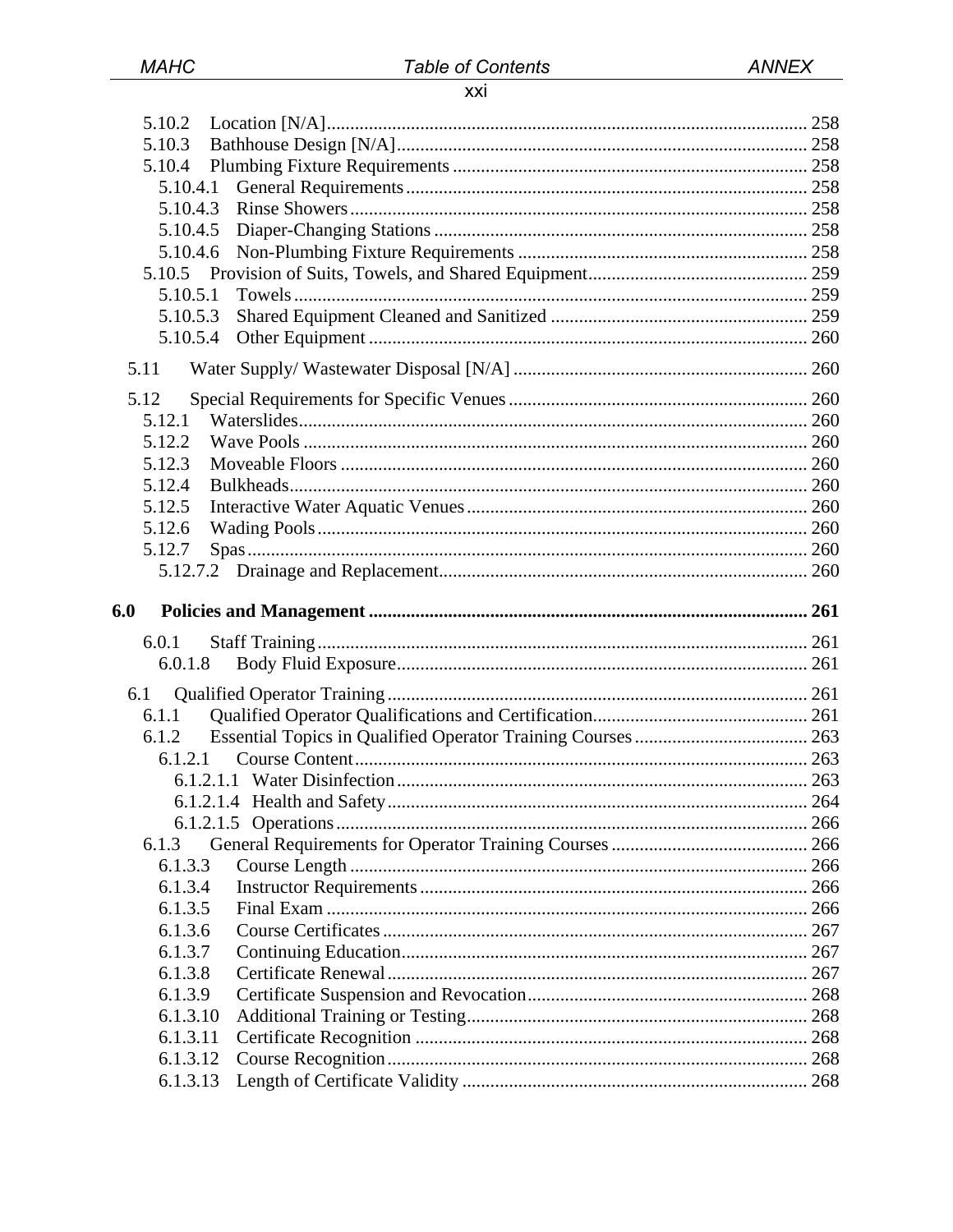# xxii

| 6.2.1   |  |
|---------|--|
| 6.2.1.1 |  |
|         |  |
|         |  |
|         |  |
|         |  |
|         |  |
| 6.2.1.2 |  |
|         |  |
|         |  |
|         |  |
|         |  |
|         |  |
|         |  |
|         |  |
|         |  |
|         |  |
|         |  |
|         |  |
|         |  |
|         |  |
|         |  |
|         |  |
| 6.2.2   |  |
|         |  |
|         |  |
|         |  |
|         |  |
|         |  |
|         |  |
|         |  |
| 6.2.2.4 |  |
|         |  |
|         |  |
| 6.3     |  |
| 6.3.1   |  |
| 6.3.2   |  |
| 6.3.3   |  |
| 6.3.3.1 |  |
|         |  |
|         |  |
| 6.3.3.2 |  |
|         |  |
| 6.3.3.3 |  |
|         |  |
|         |  |
|         |  |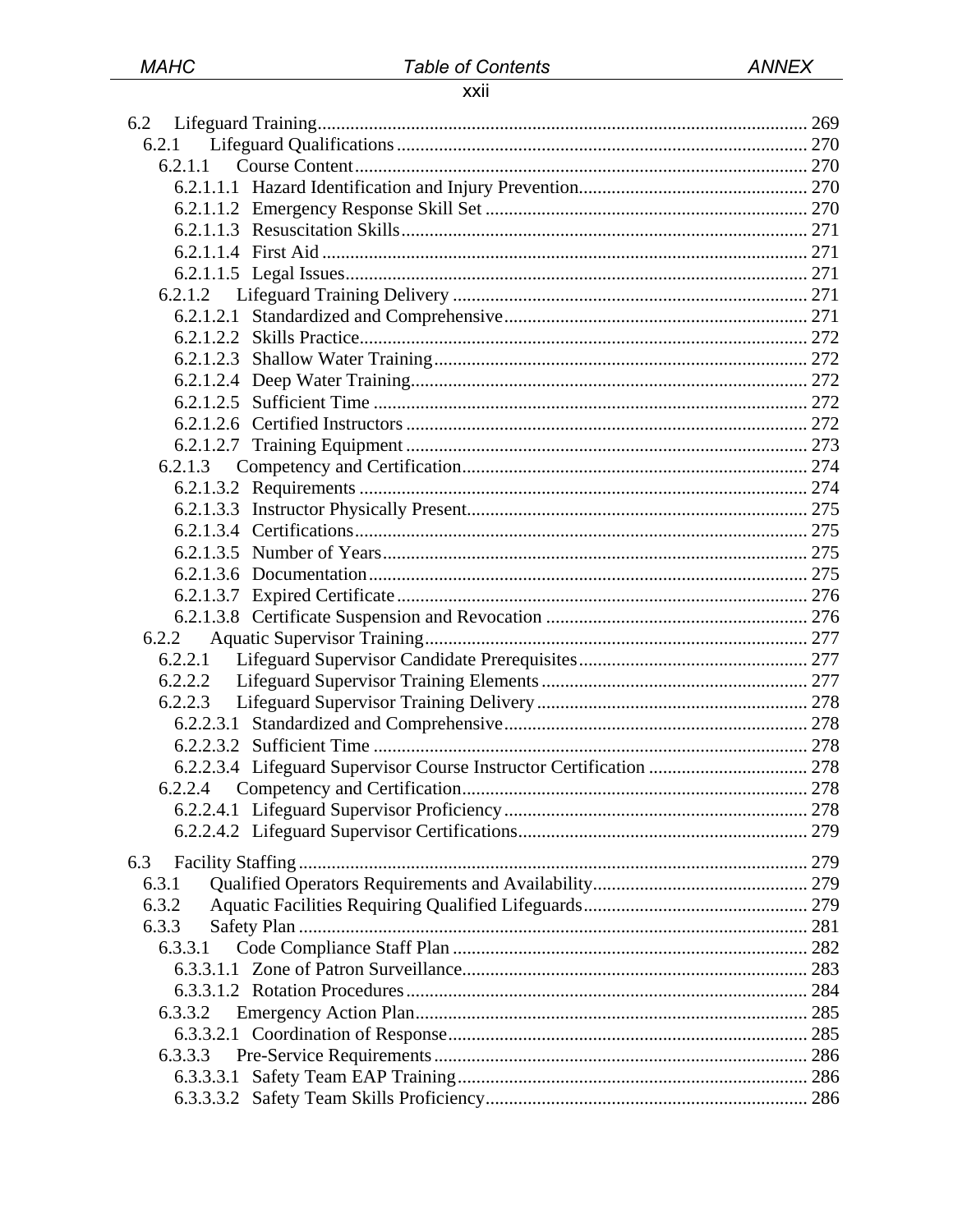#### xxiii

| 6.3.3.5 |  |
|---------|--|
|         |  |
|         |  |
| 6.3.4   |  |
| 6.3.4.3 |  |
|         |  |
|         |  |
|         |  |
|         |  |
|         |  |
| 6.3.4.4 |  |
|         |  |
|         |  |
|         |  |
|         |  |
|         |  |
|         |  |
|         |  |
| 6.3.4.6 |  |
|         |  |
|         |  |
| 6.3.4.7 |  |
|         |  |
|         |  |
| 6.4.1.1 |  |
|         |  |
|         |  |
| 6.4.1.4 |  |
|         |  |
| 6.4.1.6 |  |
| 6.4.1.8 |  |
|         |  |
| 6.4.2   |  |
| 6.4.2.2 |  |
|         |  |
|         |  |
| 6.4.2.3 |  |
|         |  |
|         |  |